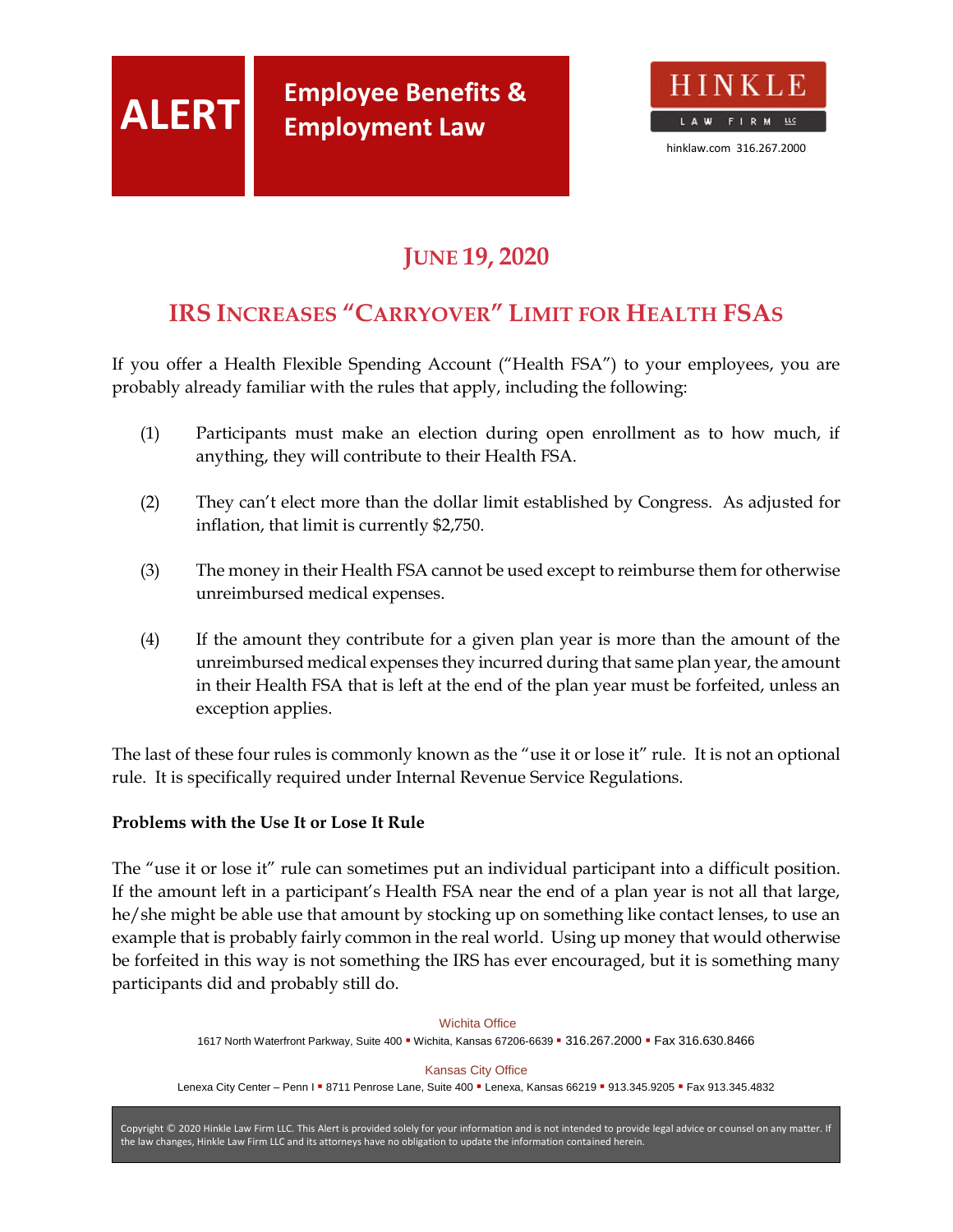Employee Benefits & Employment Law Alert - [Hinkle Law Firm LLC](http://www.hinklaw.com/) [June 19, 2020](http://www.hinklaw.com/) [Page 2](http://www.hinklaw.com/) of 4

But participants could find themselves in a much more difficult position if, for example, they had put money into their Health FSA with the expectation that their child would need to be getting braces before the end of the year, but the orthodontist had subsequently decided that the child was not quite ready for braces.

### **Two Exceptions – Employers Can Use One or the Other But Not Both**

At one time, there weren't any exceptions to the Health FSA's use it or lose it rule. Claims for a given year could be submitted for reimbursement after that year had ended, but the claims themselves had to be *incurred* before the end of the year.

Over time, however, the IRS has recognized two different exceptions to the "use it or lose it" rule. Employers are not required to use either of these exceptions, but, in our experience, most do. Employers that do use an exception must decide which of these two exceptions they want to use. They can use one exception or the other, but they are not permitted to use both.

### **Exception #1 – 2-1/2 Month "Grace Period"**

The IRS announced the first exception in 2005. Under this exception, a Health FSA can provide a "grace period" at the end of a plan year for the unused amounts, if any, in a participant's account. Those unused amounts may then be used to reimburse the participant for claims incurred by the participant after the end of the previous plan year but before the end of the grace period. The grace period is limited to 2-1/2 months, but the amount that may be reimbursed during the grace period out of funds remaining from the previous year is not limited.

### **Exception #2 – \$500 "Carryover"**

The IRS announced the second exception in 2013. Instead of providing a 2-1/2 month grace period, a Health FSA may allow unused amounts remaining in a participant's account as of the end of a plan year to be "carried over" into the participant's account for the new plan year. The amount that is carried over would then be available to the participant for the entire new plan year and not just for the first 2-1/2 months of the new plan year (assuming, of course, that the participant otherwise remained eligible to participate in the Health FSA during the new plan year). However, until last month, the amount that could be carried over was limited to \$500.

*Copyright © [2020 Hinkle Law Firm LLC. This Alert is provided solely for your information](http://www.hinklaw.com/)  [and is not intended to provide legal advice or counsel on any matter. If the law changes,](http://www.hinklaw.com/)  [Hinkle Law Firm LLC and its attorneys have no obligation to update the information](http://www.hinklaw.com/)  [contained herein.](http://www.hinklaw.com/)*

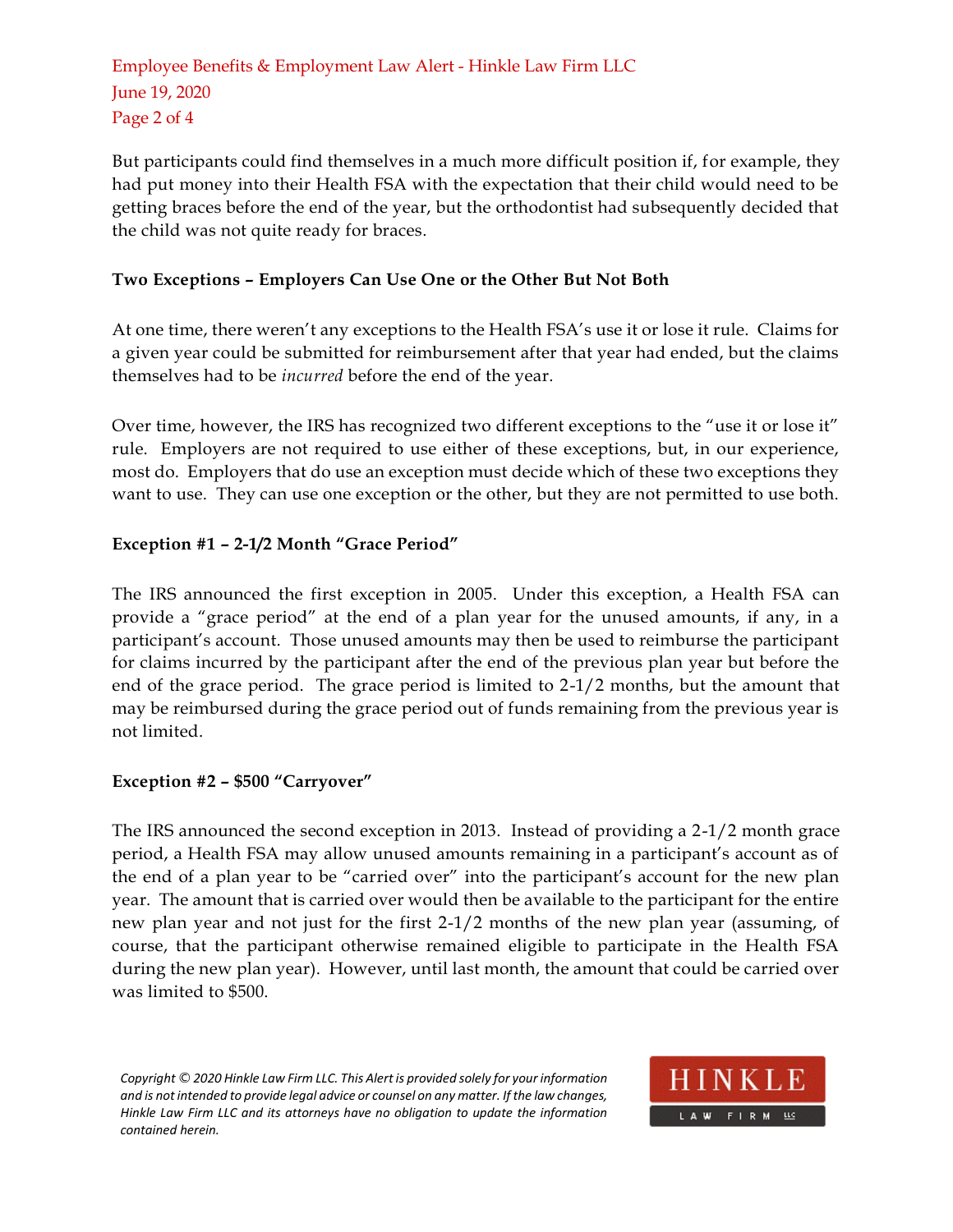## Employee Benefits & Employment Law Alert - [Hinkle Law Firm LLC](http://www.hinklaw.com/) [June 19, 2020](http://www.hinklaw.com/) [Page 3](http://www.hinklaw.com/) of 4

### **Changes to Exception #2**

Last month, the IRS announced a change to the \$500 limit for the second exception. In brief, since the \$500 carryover limit represented 20% of the original dollar limit for making contributions to a Health FSA before that limit was increased for inflation, the IRS determined that it was appropriate to do the following:

- (1) Re-set the carryover limit to 20% of the adjusted contribution limit, which causes that limit to become \$550; and
- (2) Going forward, automatically re-set the carryover limit to 20% of the adjusted contribution limit whenever the contribution limit is adjusted for inflation.

### **Plan Amendment Required**

Importantly, the application of the new carryover limit is not automatic. For it to be used, the plan document for the Health FSA will need to be amended.

### **Effective Date**

Although it is possible to adopt an amendment that will apply to amounts that are left over at the end of the current plan year, it may be simpler for many employers if an amendment is drafted to apply for the first time to amounts that will be left over at the end of the next plan year.

Why? Because of the burdensome notice requirements the IRS imposed in connection with this change:

- (1) If an amendment is adopted before the first day of the first plan year to which that amendment will apply, your enrollment materials and forms and your Summary Plan Description will need to reflect the increased limit, but there are no other special notice requirements.
- (2) If, however, an amendment is adopted after the first day of the first plan year to which it will apply – in other words, if the amendment will apply to amounts that will be left over at the end of the current plan year - the IRS requires that the employer must communicate the change not just to current plan participants, but to "all employees eligible to participate in the plan."